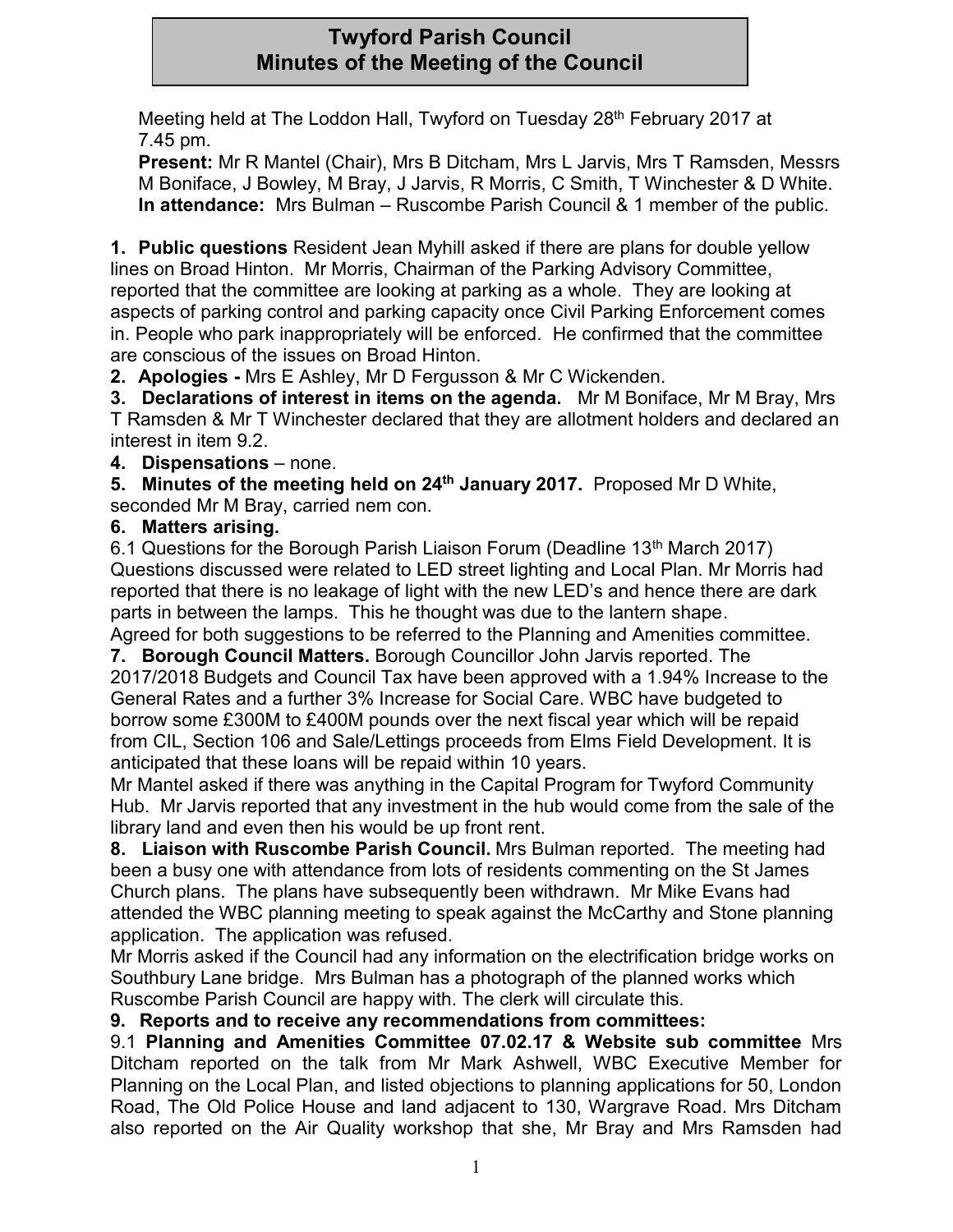attended. Wokingham town and Twyford crossroads have the highest areas of pollution. A permanent monitor will be installed in Twyford and an action plan will be produced by WBC for the end of March. The Councils suggestions for the village centre were re-sent to WBC for the third time.

Mr Jarvis reported on the Hare Hatch enforcement.

9.2 **Parish Lands Committee & Twyford Village Fete sub committee 14.02.17** Mr J Bowley reported highlighting item 6.3 - volunteer gardeners having planted snowdrops and bluebells in Polehampton Corner, Mr Loyd and TATA plans to lay one of the allotment hedges and 10.2 - consultation at Noah's Ark on the plans for the toddler play area.

The committee **RECOMMEND to full Council** to accept a quote for £800 on ex hire Heras Fencing. Motion carried unanimously.

Mrs Ditcham asked about the wildflower area. Co-ordinated by Mr Loyd over 140 wild flower plugs have been planted by volunteers and youngsters over the half term.

Mr M Boniface reported on the Twyford Village Fete. 53% of residents responding were in favour of a change of name to Twyford Village Fete. WBC have some exciting contributions for 2017 and the Steve Colley motorbike stunt show has been booked for the event along with the Classic Car show.

9.3 **Finance and General Purposes Committee 21.02.17** Mr Winchester reported. The committee agreed to purchase a book of condolence for Operation Bridge. Discussions took place on the Community Hub. A meeting to discuss the Twinning Project following the model of Sonning will be held on 21<sup>st</sup> March. All councillors are welcome. Interviews for the Assistant Clerk will be carried out next week. Budget information and Capital Budget Statements up to 31<sup>st</sup> December 2016 were circulated.

9.4 **Parking Advisory Committee 21.02.17** Mr R Morris reported. Letters will be going out to GWR and WBC asking their aspirations and funding plans for parking in Twyford. Current parking provision and usage in Twyford is being monitored. It is planned to form a report with the committee findings and to make recommendations to the Council.

#### 9.5 **Other Representatives reports.**

Mr Bowley reported on the TRCA meeting. They are agreeable to the idea of changing the switches on the lights to make better use of the projector. They also raised the subject of payment for usage of the electricity for the skate park lighting.

Mrs Ditcham suggested asking Loddon Hall about usage of their car park and should this information be fed in to the monitoring already being done.

**10. Clerk's report** The Clerk's forum with Wokingham Borough Council will be held on Friday. Agenda items include Community Governance Reviews, Asset Review Progress, Local Plan Update and Cemetery Provision.

**11. Items to be discussed at the next meeting** – no items.

#### **12. Correspondence circulated by email:**

12.1 Notes from the Borough Parish Liaison Forum held on 23 January and the presentation slides for the item on Civil Parking Enforcement. Noted.

12.2 Twyford Together Newsletter. Noted.

12.3 Party Night - to raise funds for Cancer Research. Noted.

12.4 Rogue Traders Event - 13 March 2017. Noted.

12.5 GWR – Welsh Food Giveaway at Paddington for St David's Day. Noted.

12.6 Twyford Post Office – proposed move consultation – referred to Planning & Amenities Committee.